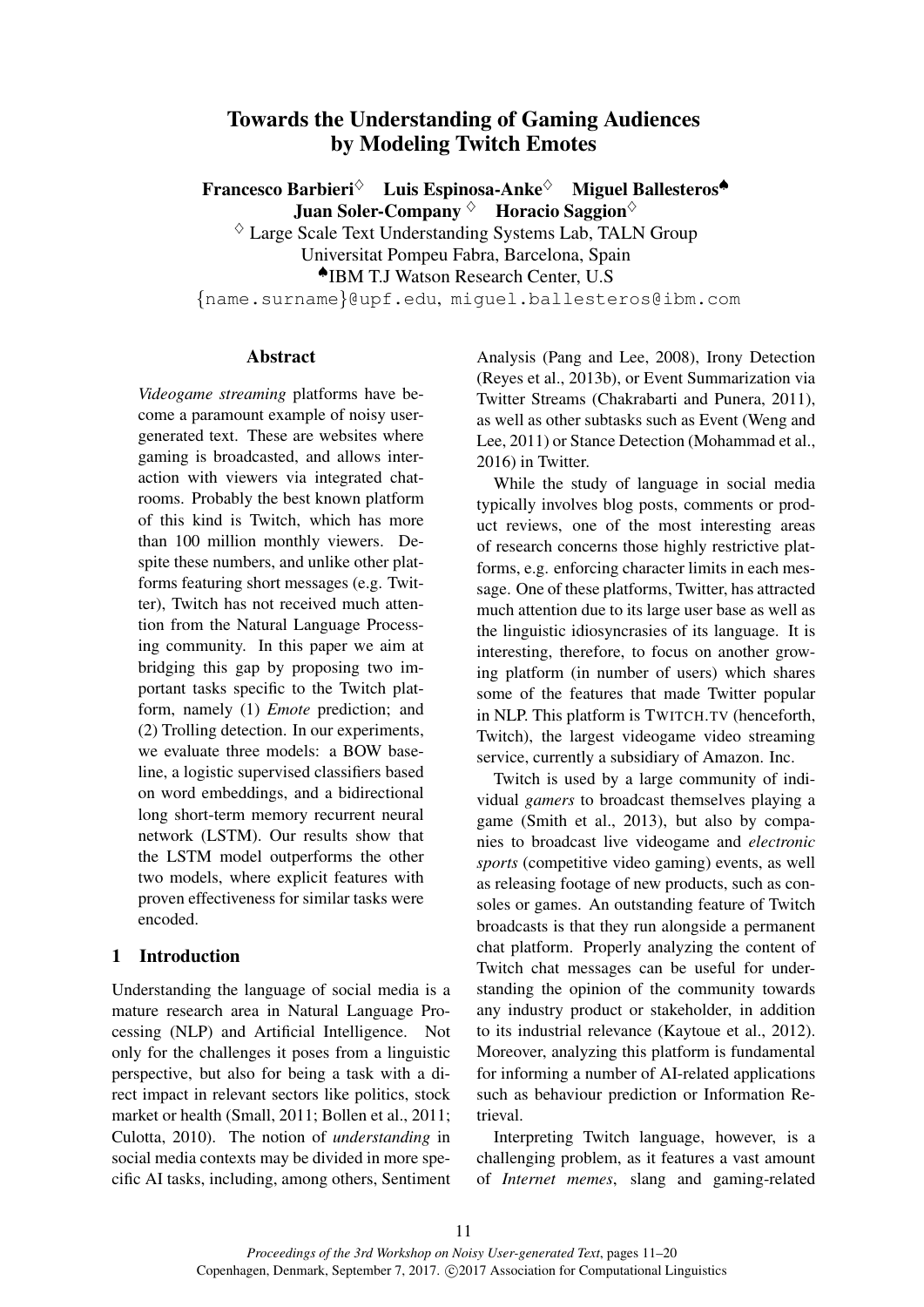lingo. In addition, Twitch language is characterized by combining short text messages with small pictures known as *emotes*. These emotes generally serve a different communicative purpose than most visual aids (e.g. Twitter *emojis*), and therefore require specific modeling.

In this paper, we put forward an approach for the understanding of Twitch messages by means of modeling the underlying semantics of Twitch emotes, and a dataset of Twitch chat messages. Building up on previous research on predicting paralinguistic elements (e.g. emojis) (Barbieri et al., 2017), we target the *Emote Prediction* problem, i.e. the task of, given a collection of chatroom messages, predicting which *emote* the user is more likely to use. Second, *Trolling Detection*, which we reformulate as the task to detect a specific set of emotes which are broadly used by Twitch users in troll messages. For both tasks, we evaluate models which consider sequences of words (bidirectional recurrent neural networks (Graves and Schmidhuber, 2005)), and compare against order-agnostic baselines which have proven to be highly competitive in similar tasks.

## 2 Twitch Language

An essential feature in a Twitch live broadcast is the chatroom alongside the gameplay. This component enables interaction among viewers and between viewers and streamers. This interaction is in general expressed via short messages, although in larger channels with higher activity, the majority of users may only use *emotes* in their messages for conveying emotions (Olejniczak, 2015). While not entirely arbitrary, the language and the content of conversations are remarkably diverse. In a very short time span, users may comment on the game that is being played, make an out-of-context joke, or discuss an unrelated event like a football game.

### 2.1 Twitch Emotes

Twitch messages can be enhanced with Twitch *emotes*, "small pictorial glyphs that fans pepper into text"<sup>1</sup>. These emotes range from the more regular *smiley* faces, to others such as game-specific, channel-specific, or even sponsored emotes which are introduced to the platform during the promotion of an event or a videogame. They constitute a core element in Twitch language

and therefore their interpretation is essential to fully understand a message.

### 2.2 The *kappa* emote as a trolling indicator

The most used Twitch emote is known as 'Kappa'  $(\bullet)^2$ . It is a black and white emote based on the face of a former Twitch employee, and is freely available to any registered user (unlike other emotes, which are behind a paywall). There is wide agreement in the online community that this emote "represents sarcasm, irony, puns, jokes, and trolls alike"<sup>3</sup>.

### 3 Tasks

In this section we describe the two tasks we propose. Similarly to Barbieri et al. (2017) we focus on, given a Twitch message, predicting its associated emote. We argue that predicting the emote is similar to understanding the intended meaning of the message (Hogenboom et al., 2013, 2015; Castellucci et al., 2015), regardless of how it was phrased.

### 3.1 Predicting Twitch Emotes

This is a generic task, consisting in predicting any of the 30 most used emotes in our Twitch dataset. Our aim is to classify messages that only include one and only one type of emote, even if it appears repeatedly, and which constitutes the classification label.

#### 3.2 Trolling Detection

The availability and general usage of the 'kappa' emote enables a potential test bed for performing experiments on detecting troll messages in Twitch chatrooms. We approach this task under the assumption that adding 'kappa' at the end of a message has a similar effect as it would be to add #irony or #sarcasm at the end of a Twitter message (see (Davidov et al., 2010; Reyes et al., 2013b; Barbieri and Saggion, 2014) for extensive research on irony and sarcasm detection in Twitter under this assumption). Thus, for the trolling prediction experiments, we benefit from this particularity and construct an evaluation dataset where messages are split by considering presence or absence of this emote. In an additional experiment, we further investigate the properties of derivations

<sup>1</sup> http://www.cnet.com/news/learn-the-secret-languageof-twitchs-rogue-emotes/

<sup>&</sup>lt;sup>2</sup>It is possible to track the usage of the most popular Twitch emotes live at http://kappa.ws/.

<sup>3</sup> http://www.urbandictionary.com/define.php?term=Kappa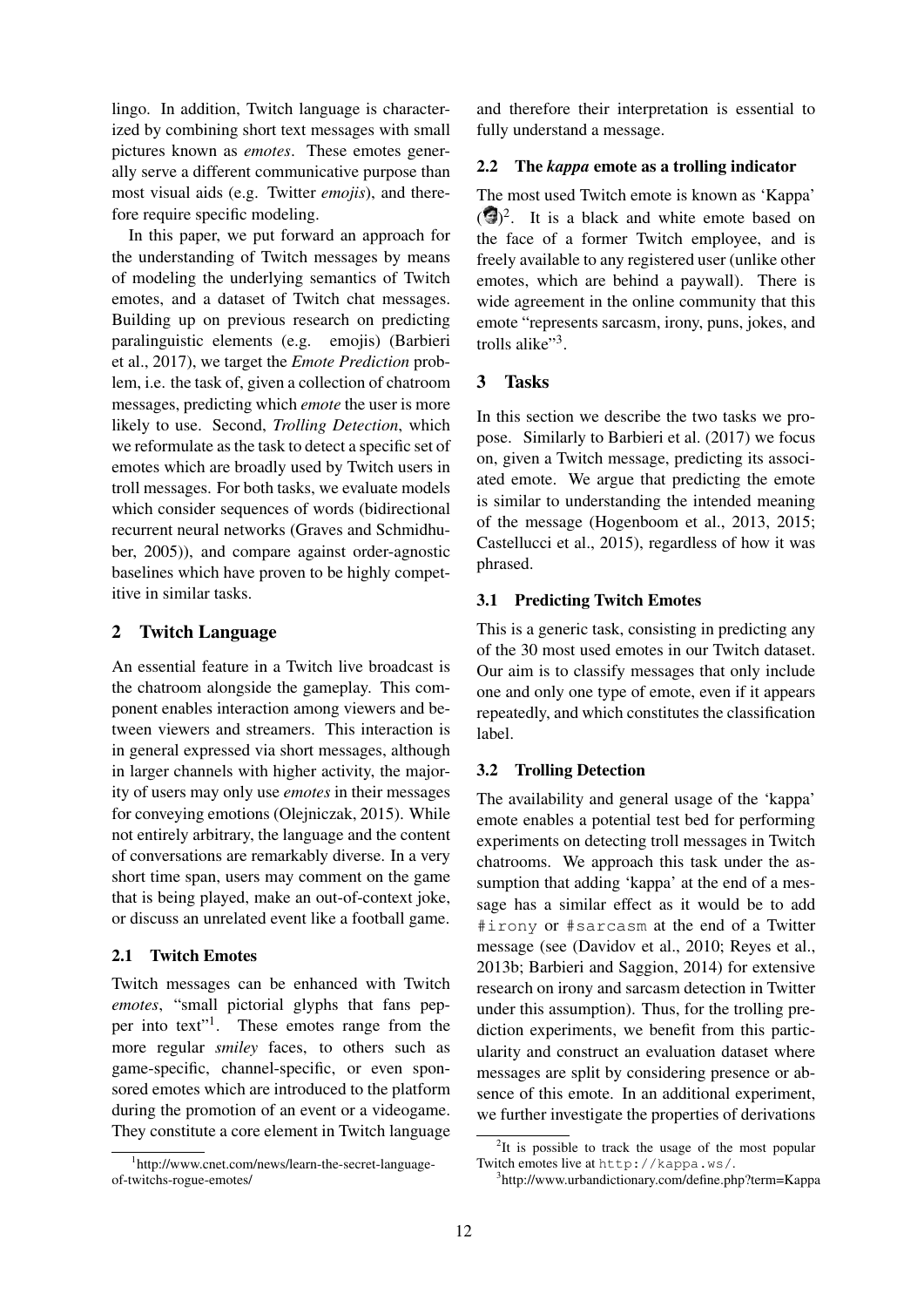| <b>Dataset</b> | <b>Chars</b> | <b>Tokens</b> | <b>Mentions</b>                                           |
|----------------|--------------|---------------|-----------------------------------------------------------|
|                |              |               | $ 30 \text{ embeds} 28,7M (57.4) 5,5M (10.9) 58M (0.12) $ |
|                |              |               | M-Kappa 22,7M (45.6) 4,4M (8.9) [68,5M (0.13)]            |

Table 1: Statistics of the two datasets used in the emote prediction experiments.

of the 'kappa' emote, e.g. 'keepo' , 'kappaross'  $\bullet$  or 'kappapride'  $\bullet$ .

### 4 Data Gathering and Preprocessing

Our Twitch corpus was gathered thanks to a crawler of chat messages applied in the 300 most popular Twitch channels from September 2015 to February 2016. From this initial corpus, we only keep messages from the streams of the five most popular Twitch games<sup>4</sup> at the time (by viewer numbers).

For preprocessing, we benefit from a modified version of the CMU TWEET TOKENIZER (Gimpel et al., 2011), and removed all hyperlinks and non-ASCII characters, and also lower cased all textual content in order to reduce noise and sparsity. We also removed messages that where sequentially repeated (a common spamming practice in Twitch). We also remove messages with less than four tokens. This process yields a corpus of 62 million messages (Counter-Strike 15M, Dota 6M, Hearthstone 15M, League 20M, and World of Worcraft 6M).

We restrict our dataset to chat messages with one and only one emote.

The final dataset used in the experiments is obtained by keeping only those messages including one of the 30 most frequent emotes. From this large corpus, two datasets were derived for the experiments we report in this paper. The first one (30 Emote Dataset) is composed of 100,000 messages per game that have only one type of emote, resulting in 500,000 messages in total. Messages were randomly selected to avoid topic bias. The second dataset (Multi Kappa dataset) is composed of 100,000 messages per game that contain 'kappa' emotes, hence a total of 500,000 messages. Due to the similarity of some emotes to 'kappa' we considered five different emotes as 'kappa', namely 'kappa', 'kappapride', 'keepo', 'kappaross' and 'kappaclaus'.

Table 1 displays statistics of the datasets. For each dataset we show the total number of characters, the total number of tokens, the total number of user mentions, and for each statistics we also show in parenthesis the ratio per message. We can see that the 30 Emotes Dataset includes slightly longer messages (with in average 57.4 chars against 45.6 chars).

#### 5 Models Description

In this section we describe the methodology followed to construct the three models we evaluate, namely (1) a bidirectional LSTM; (2) a BOWbased classifier; and (3) a Skipgram classifier based on vector average.

#### 5.1 Bi-Directional LSTMs

Given the proven effectiveness of recurrent neural networks in different tasks (Chung et al., 2014; Vinyals et al., 2015; Bahdanau et al., 2014, interalia), which also includes modeling of tweets (Dhingra et al., 2016; Barbieri et al., 2017), our Emote prediction model is based on RNNs, which are modeled to learn sequential data. We use the word based B-LSTM architecture by Barbieri et al. (2017), designed to model emojis in Twitter.

The forward LSTM reads the message from left to right and the backward one reads the message in the reverse direction.<sup>5</sup> The learned vector of each LSTM, is passed through a component-wise rectified linear unit (ReLU) nonlinearity (Glorot et al., 2011); finally, an affine transformation of these learned vectors is passed to a softmax layer to give a distribution over the list of emotes that may be predicted given the Twitch chat message.

The inputs of the LSTMs are word embeddings (100 dimensions). We use a lookup table to learn word representations. For out-of-vocabulary words (OOVs), the system uses a fixed vector that is handled as a separate word. In order to train the fixed representation for OOVs, we stochastically replace (with  $p = 0.5$ ) each word that occurs only once in the training data with the fixed representation in each training iteration.

#### 5.2 Baselines

Two baselines were compared to the performance of the B-LSTM model. We chose two common algorithms for text classification, which unlike

<sup>4</sup>These games are: *Counter Strike: Global Offensive*, *Dota 2*, *Hearthstone: Heroes of Warcraft*, *League of Legends* and *World of Warcraft*.

<sup>5</sup>LSTM hidden states are of size 100, and each LSTM has two layers.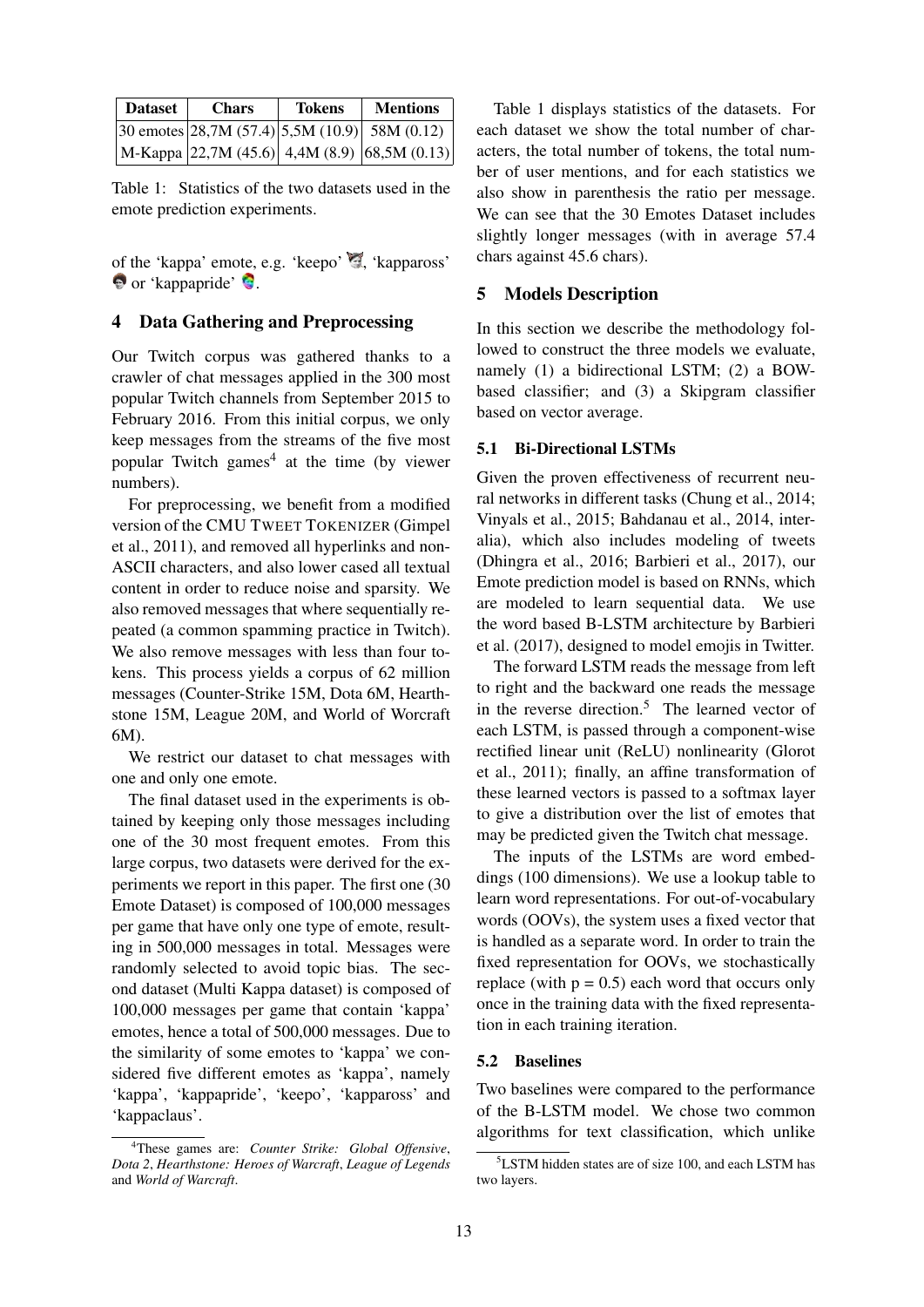LSTMs, do not take into account the entire sequence of words.

# 5.2.1 Bag of Words

We designed a Bag-of-Words (Bow) classifier as such model has been successfully employed in several classification tasks, like sentiment analysis and irony detection (Davidov et al., 2010; Gonzalez-Ibanez et al., 2011; Reyes et al., 2013a). We represent each message with a vector of the most informative tokens (punctuation marks are included as well). Words are selected using term frequency-inverse document frequency (TF-IDF), which is intended to reflect how important a word is to a document (message) in the corpus. After obtaining a vector for each message we classify with a L2-regularized logistic regression classifier to make the predictions<sup>6</sup> with  $\varepsilon$  equal to 0.001.

## 5.2.2 Skip-Gram Vector Average

We employ the Skip-gram model (Mikolov et al., 2013) learned from the 62M Twitch dataset (where testing instances have been removed) to learn Twitch semantic vectors. Then, we build a model (henceforth, Vec-AVG) which represents each message as the average of the vectors corresponding to each word included in a given Twitch message. After obtaining a representation of each message, we train a L2-regularized logistic regression classifier, (with  $\varepsilon$  equal to 0.001).

# 6 Experimental Results

In this section, we describe the experimental setup for each of the tasks, and present the results of our proposed model.

# 6.1 Predicting Twitch Emotes

This is a multilabel classification task, where each label corresponds to the 30 emotes listed in Table 3. We compare three models, namely the BoW and Vec-AVG baselines and the B-LSTM model. We report the performance of the models in Table 2, where we also show the results of a majority baseline (where all the prediction are equal to "kappa" in this case).

We further investigate the behavior of the B-LSTM model by analyzing its *emote*-wise performance. Results are summarized in Table 3, where we report Precision, Recall and F-Measure for

| <b>Model</b>  | P    | R    | F1   |
|---------------|------|------|------|
| Majority      | 0.06 | 0.25 | 0.10 |
| <b>BOW</b>    | 0.35 | 0.33 | 0.29 |
| Vec-AVG       | 0.46 | 0.38 | 0.32 |
| <b>B-LSTM</b> | 0.47 | 0.42 | 0.39 |

Table 2: Precision, Recall and F-Measure of the two models in the 30 emotes prediction experiment.

each *emote*, along with their Ranking and occurrences in the test set. The Ranking is the average number of *emotes* with higher probability than the gold emote in the probability distribution (in each prediction) provided by the classifiers (softmax). For example, a Ranking equal to 3.0 means that the gold *emote* is selected, in average, as the third option (the Ranking goes from 1 to X where X is the number of emotes).

# 6.2 Trolling Detection

We perform two tasks. First, a *Trolling VS Non-Trolling* experiment, which we frame as a classification problem consisting in discriminating between messages with any of the 'kappa'-related emotes, and those without. Second, in the *Multi-Kappa* experiment, we aim at performing a finergrained classification among similar but different ways of trolling, which Twitch users perform by consciously selecting a specific variation of the 'kappa' emote.

# 6.2.1 Trolling VS Non-Trolling

We compare the performance of the three competing models, namely BoW, Vec-AVG and B-LSTMs. However, for the purpose of this experiment, we perform modifications in the label set. Our aim is to explicitly perform a coarse and a fine-grained experiment on trolling detection by clustering together labels which are generally used for the same trolling purpose (all 'kappa'-related emotes). Note that the aim of the task is in all cases the same, discerning between trolling and non-trolling messages. The resulting label sets and their associated datasets are:

• **D1** This is the original dataset, with the original 30 emote label set. In this configuration, a true positive occurs when the model correctly assigns any 'kappa' label to a message with a 'kappa'-related emote. Similarly, true negatives come from correctly predicting the

<sup>&</sup>lt;sup>6</sup>We used the MatLab implementation of Multicore LIBLINEAR https://www.csie.ntu.edu.tw/ ˜cjlin/libsvmtools/multicore-liblinear/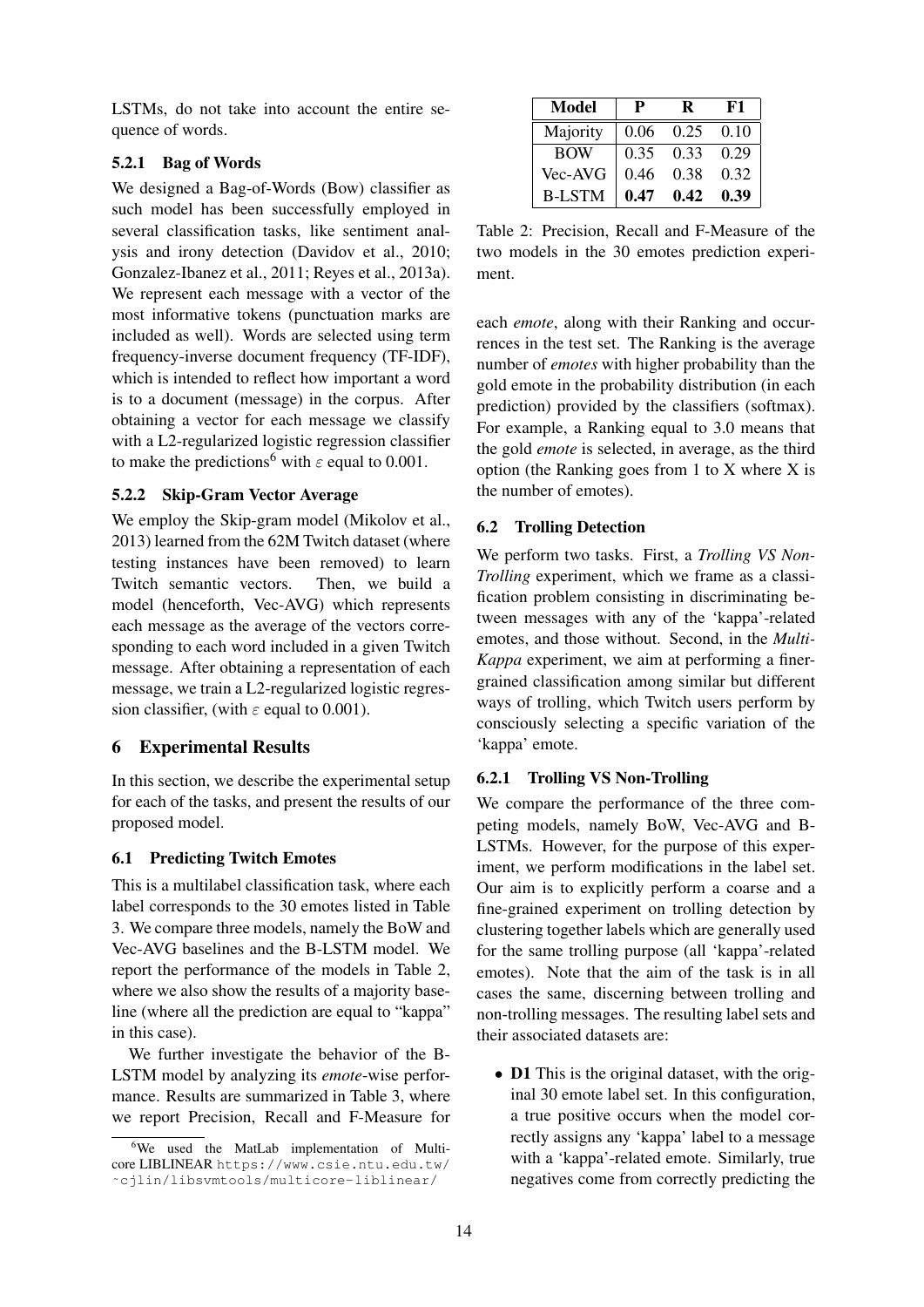| <b>Emo</b>                 | <b>Name</b>     | P    | $\bf{R}$       | F1        | Rank  | <b>Te</b> | Tr                      |
|----------------------------|-----------------|------|----------------|-----------|-------|-----------|-------------------------|
| g                          | kappa           | 0.38 |                | 0.78 0.52 | 1.78  | 25        | 127                     |
| $\mathbb{C}^2$             | 4head           | 0.38 |                | 0.14 0.21 | 3     | 9.2       | 45                      |
|                            | pogchamp        |      | 0.42 0.44 0.43 |           | 3.01  | 9.2       | 46                      |
| $\mathbb{C}^3$             | elegiggle       |      | 0.43 0.44 0.43 |           | 3.34  | 8.9       | 43                      |
| $\odot$                    | biblethump      | 0.39 |                | 0.36 0.37 | 4.41  | 5.3       | 25                      |
| R                          | dansgame        | 0.41 | 0.31           | 0.35      | 4.21  | 4.8       | 24                      |
|                            | kreygasm        | 0.3  | 0.19           | 0.23      | 6.37  | 4.2       | 21                      |
|                            | failfish        |      | 0.44 0.17 0.25 |           | 5.17  | 3.6       | 19                      |
|                            | swiftrage       | 0.57 | 0.4            | 0.47      | 5.61  | 3.3       | 15                      |
| 3                          | wutface         |      | $0.62$ 0.14    | 0.22      | 7.26  | 2.4       | 14                      |
| W                          | keepo           | 1    | $\overline{0}$ | 0.01      | 9.79  | 2.2       | 11                      |
| PE                         | residentsleeper | 0.54 | 0.3            | 0.38      | 7.66  | 2.2       | 10                      |
| Ċ                          | kappapride      | 0.48 | 0.26           | 0.34      | 8.54  | 2.1       | 11                      |
| D                          | trihard         | 0.75 | 0.49           | 0.6       | 5.79  | 2.1       | 10                      |
| $\ddot{\odot}$             | kappaross       | 0.61 | 0.2            | 0.3       | 8.38  | 1.7       | 8                       |
|                            | babyrage        | 0.54 | 0.28           | 0.37      | 8.16  | 1.6       | 9                       |
| T.                         | notlikethis     | 0.53 | 0.13           | 0.21      | 10.33 | 1.5       | 8                       |
| B                          | opieop          | 0.71 | 0.11           | 0.19      | 9.15  | 1.4       | 7                       |
|                            | smorc           | 0.69 | 0.47           | 0.56      | 7.93  | 1.4       | $\tau$                  |
| O                          | anele           |      | 0.42 0.57      | 0.49      | 6.38  | 1.2       | 6                       |
| <b>CE</b>                  | seemsgood       | 0.75 | 0.33           | 0.46      | 9.83  | 1.2       | 6                       |
| $\left(\frac{1}{2}\right)$ | brokeback       | 0.8  | 0.16           | 0.27      | 13.85 | 1.2       | 5                       |
| $\mathbb{Z}^2$             | osfrog          | 0.7  |                | 0.48 0.57 | 8.36  | 1         | 6                       |
| <b>Let</b>                 | mrdestructoid   | 0.64 | 0.42           | 0.5       | 9.98  | 0.7       | $\overline{\mathbf{4}}$ |
| 全                          | heyguys         |      | 0.72 0.21      | 0.32      | 16.07 | 0.6       | 3                       |
| €                          | kappaclaus      | 0.92 | 0.21           | 0.34      | 14.42 | 0.6       | 3                       |
|                            | datsheffy       | 0.72 | 0.48           | 0.57      | 9.65  | 0.5       | $\overline{c}$          |
| ø,                         | coolcat         | 0.89 | 0.38           | 0.53      | 13.34 | 0.4       | $\overline{c}$          |
|                            | osrob           | 1    | 0.91           | 0.95      | 2.91  | 0.3       | $\overline{c}$          |
| P                          | pjsalt          | 0.67 | 0.12           | 0.21      | 19.57 | 0.3       | $\overline{c}$          |

Table 3: Detailed results for each class in the Emote prediction experiment. We report the results of the B-LSTMs model. We report Precision, Recall, F-Measure, Rank and thousand of occurrences in the Test (Te) and in the Train (Tr) for each emote.

absence of a non 'kappa' label in a message.

- D2 In this case, we replace all 'kappa' emotes with an umbrella *super-'kappa'* emote, thus forcing the model to learn a coarser-grained class. Negative examples are the same as in  $D1$
- **D3** This is the coarsest of the three configurations, where we train with a *super-'kappa'* positive class, and a superclass for negative

| D              | <b>Model</b>  | <b>Class</b> | ${\bf P}$ | $\bf R$ | F1   |
|----------------|---------------|--------------|-----------|---------|------|
| $\overline{a}$ | Majority      | Avg          | 0.47      | 0.68    | 0.56 |
|                |               | Iro          | 0.41      | 0.73    | 0.53 |
|                | <b>BoW</b>    | Non-Iro      | 0.81      | 0.52    | 0.63 |
|                |               | Avg          | 0.68      | 0.59    | 0.60 |
|                |               | Iro          | 0.41      | 0.89    | 0.56 |
| D <sub>1</sub> | Vec-AVG       | Non-Iro      | 0.89      | 0.40    | 0.55 |
|                |               | Avg          | 0.73      | 0.55    | 0.55 |
|                |               | Iro          | 0.47      | 0.79    | 0.59 |
|                | <b>B-LSTM</b> | Non-Iro      | 0.86      | 0.59    | 0.70 |
|                |               | Avg          | 0.74      | 0.66    | 0.67 |
|                |               | Iro          | 0.41      | 0.78    | 0.53 |
|                | <b>BoW</b>    | Non-Iro      | 0.82      | 0.47    | 0.60 |
|                |               | Avg          | 0.69      | 0.57    | 0.58 |
|                |               | Iro          | 0.39      | 0.92    | 0.55 |
| D2             | Vec-AVG       | Non-Iro      | 0.91      | 0.34    | 0.49 |
|                |               | Avg          | 0.74      | 0.52    | 0.51 |
|                |               | Iro          | 0.45      | 0.85    | 0.59 |
|                | <b>B-LSTM</b> | Non-Iro      | 0.88      | 0.53    | 0.66 |
|                |               | Avg          | 0.75      | 0.63    | 0.64 |
|                |               | Iro          | 0.44      | 0.29    | 0.35 |
|                | <b>BoW</b>    | Non-Iro      | 0.72      | 0.83    | 0.77 |
|                |               | Avg          | 0.63      | 0.66    | 0.64 |
|                |               | Iro          | 0.72      | 0.91    | 0.80 |
| D <sub>1</sub> | Vec-AVG       | Non-Iro      | 0.52      | 0.22    | 0.31 |
|                |               | Avg          | 0.66      | 0.69    | 0.65 |
|                |               | Iro          | 0.58      | 0.49    | 0.53 |
|                | <b>B-LSTM</b> | Non-Iro      | 0.78      | 0.83    | 0.81 |
|                |               | Avg          | 0.72      | 0.72    | 0.72 |

Table 4: Results of the trolling prediction experiments. The classes are two, trolling and nontrolling.

cases (clustering all the non-'kappa' emotes into a dummy negative label).

#### 6.2.2 Multi-'Kappa'

'Kappa'-related emotes are used to express irony or sarcasm and in general troll alike messages. We are interested in investigating if there is a finegrained pattern in the usage of any of these emotes, as the community does not seem to use them interchangeably. Thus, we perform a *multi-'kappa'* experiment, i.e. an experiment designed to discern among nuanced ironic messages.

In Table 5 we show comparative results of the models under evaluation for this task, in terms of Precision, Recall and F-Measure of the five classes ordered by frequency, from the most frequent ('kappa') to the rarest ('kappaclaus'). Similarly as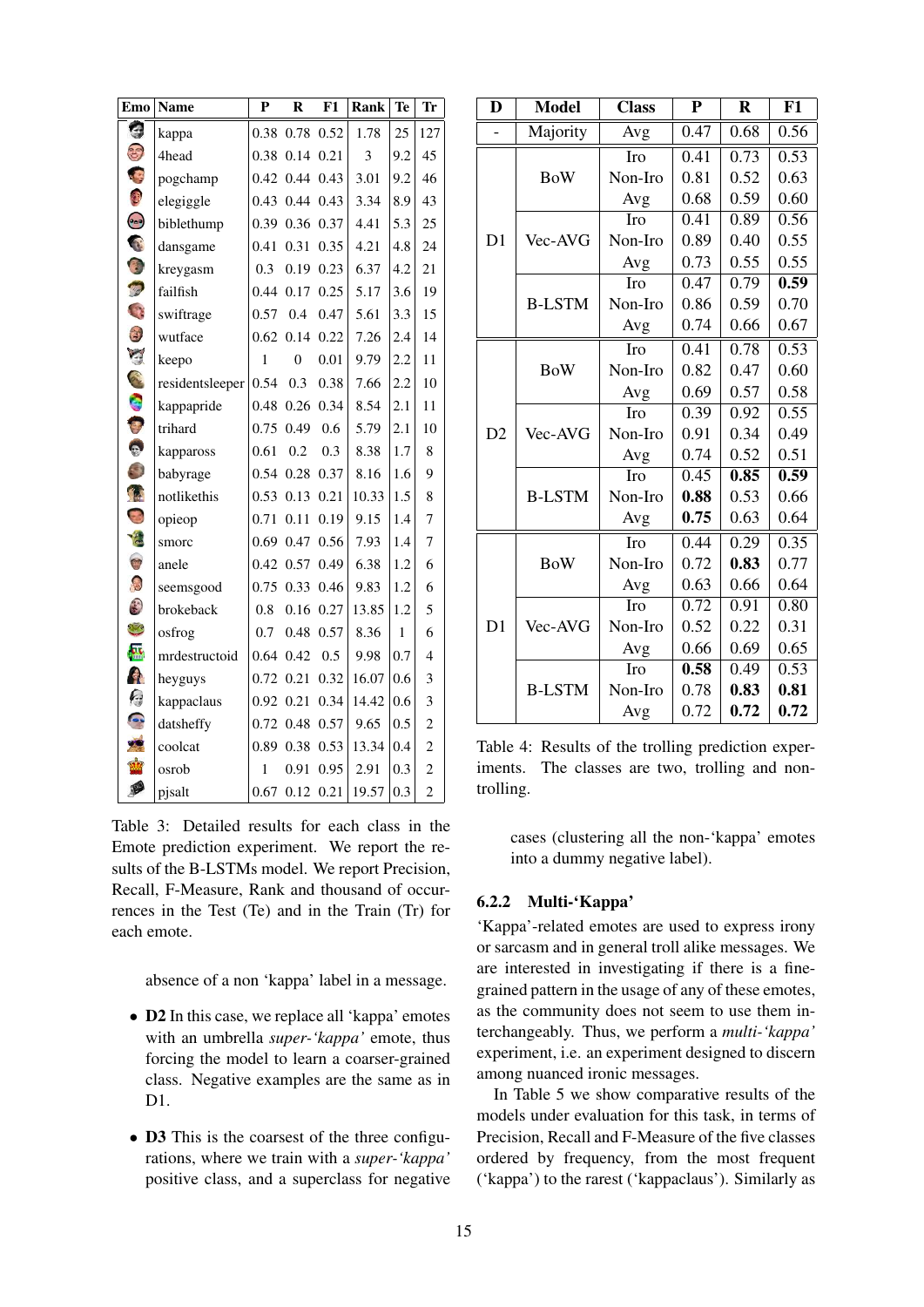| <b>Model</b>  | <b>Class</b> | P    | $\bf R$ | F1   |
|---------------|--------------|------|---------|------|
| Majority      | Avg          | 0.60 | 0.78    | 0.68 |
|               | kappa        | 0.81 | 0.98    | 0.88 |
|               | kappapride   | 0.67 | 0.28    | 0.39 |
| <b>BoW</b>    | keepo        | 0.20 | 0.01    | 0.02 |
|               | kappaross    | 0.60 | 0.19    | 0.28 |
|               | kappaclaus   | 0.51 | 0.14    | 0.22 |
|               | Avg          | 0.73 | 0.79    | 0.74 |
|               | kappa        | 0.80 | 0.99    | 0.89 |
|               | kappapride   | 0.76 | 0.23    | 0.36 |
| Vec-AVG       | keepo        | 1.00 | 0.01    | 0.02 |
|               | kappaross    | 0.68 | 0.10    | 0.18 |
|               | kappaclaus   | 0.77 | 0.16    | 0.27 |
|               | Avg          | 0.81 | 0.80    | 0.74 |
|               | kappa        | 0.81 | 0.99    | 0.89 |
|               | kappapride   | 0.78 | 0.32    | 0.46 |
| <b>B-LSTM</b> | keepo        | 0.00 | 0.00    | 0.00 |
|               | kappaross    | 0.84 | 0.24    | 0.38 |
|               | kappaclaus   | 0.82 | 0.20    | 0.32 |
|               | Avg          | 0.75 | 0.81    | 0.76 |

Table 5: Results of the multi 'kappa' prediction experiment.

in the previous experiment, the B-LSTM method outperformed the baselines, this time, however, with a smaller difference. We can see that the three systems show similar F1 in the 'kappa' prediction (0.74, 0.74 and 0.76). However the B-LSTM works better on the other kappa emotes, suggesting that the B-LSTM model is better at modeling the inner semantic of the kappa emotes.

#### 6.3 Discussion

In the first experiment, *Predicting Twitch Emotes*, our B-LSTM model notably outperforms the baselines, showing a 10 point difference. Further analysis on the behavior of our model can be found in Table 3. We observed that the emotes which are best recognized (highest F-Measure) are not necessarily the most frequent. For example, the best predicted emotes are 'osrob', 'osfrog' and 'datsheffy', with F-Measure scores of 0.95, 0.57 and 0.57 respectively. In contrast, the most difficult emote to identify is 'keepo' (F-Measure of 0.01), probably due to its semantic overlap with 'kappa'. On the other hand, specific emotes such as 'trihard'<sup>7</sup>, 'mrdestructoid'<sup>8</sup> or 'smorc'<sup>9</sup> are easier to

predict, due to their stronger bound to a specific topic and the univocity of their meaning.

However, we found that the model often prioritizes the most frequent emotes. We look into this observation by computing Pearson Correlation (PC) between frequency and Ranking, which yields -0.6, hence, if an emote shows high frequency, it has low Ranking, and vice versa. However, in terms of Recall and F-Measure, these do not show any correlation with frequency (PC of 0.3 and 0.1 respectively), nor Ranking. Finally, let us highlight the fact that Precision is inversely correlated to frequency, with a PC score of -0.54. Again, the model may have high confidence in rare emotes only in very specific cases, and it is then when they are selected.

We provide a visualization of the model's performance with a confusion matrix (Figure 1). As mentioned earlier, the B-LSTM has a bias towards 'kappa', the most frequent emote in Twitch. It is also clear that 'biblethump', 'elegiggle', 'kreygasm' and 'pogchamp' are also very frequent in Twitch language due to the large number of confusions involving these emotes. 'Elegiggle' and 'failfish' are often confused. The main reason behind this confusion might be that they are both used in situations where the streamer has failed ('faifish'), and the audience finds this funny. Interestingly, '4head', one of the most frequent emotes, seems to not be the source of wrong predictions. The reason behind that is that the usual usage of '4Head' is to substitute the word forehead, which clearly restricts the communicative contexts available for it being used. The emote 'pogchamp', moreover, is wrongly selected with notable frequency. We have observed that the use of 'pogchamp' and 'kreygasm' emotes is fairly interchangeable, as in gaming, the notion of positive surprise ('pogchamp') and ecstasy ('kreygasm') are more strongly related to the same events or reactions.

Table 4 shows the performance of our model on the task of differentiating between ironic and non-ironic messages using three different training strategies and comparing these performances with a two baselines. It can be observed that once again our model outperforms the baselines in every case and that it achieves very competitive performance when the system is trained by labeling every message with a 'kappa' emote as trolling and every message with a non-kappa emote as non-trolling.

<sup>&</sup>lt;sup>7</sup>It refers to the idea of 'trying hard', i.e. putting maximum effort in a task.

<sup>8</sup>General robot emoticon.

<sup>9</sup>Used in scenarios where 'Orc' characters are present.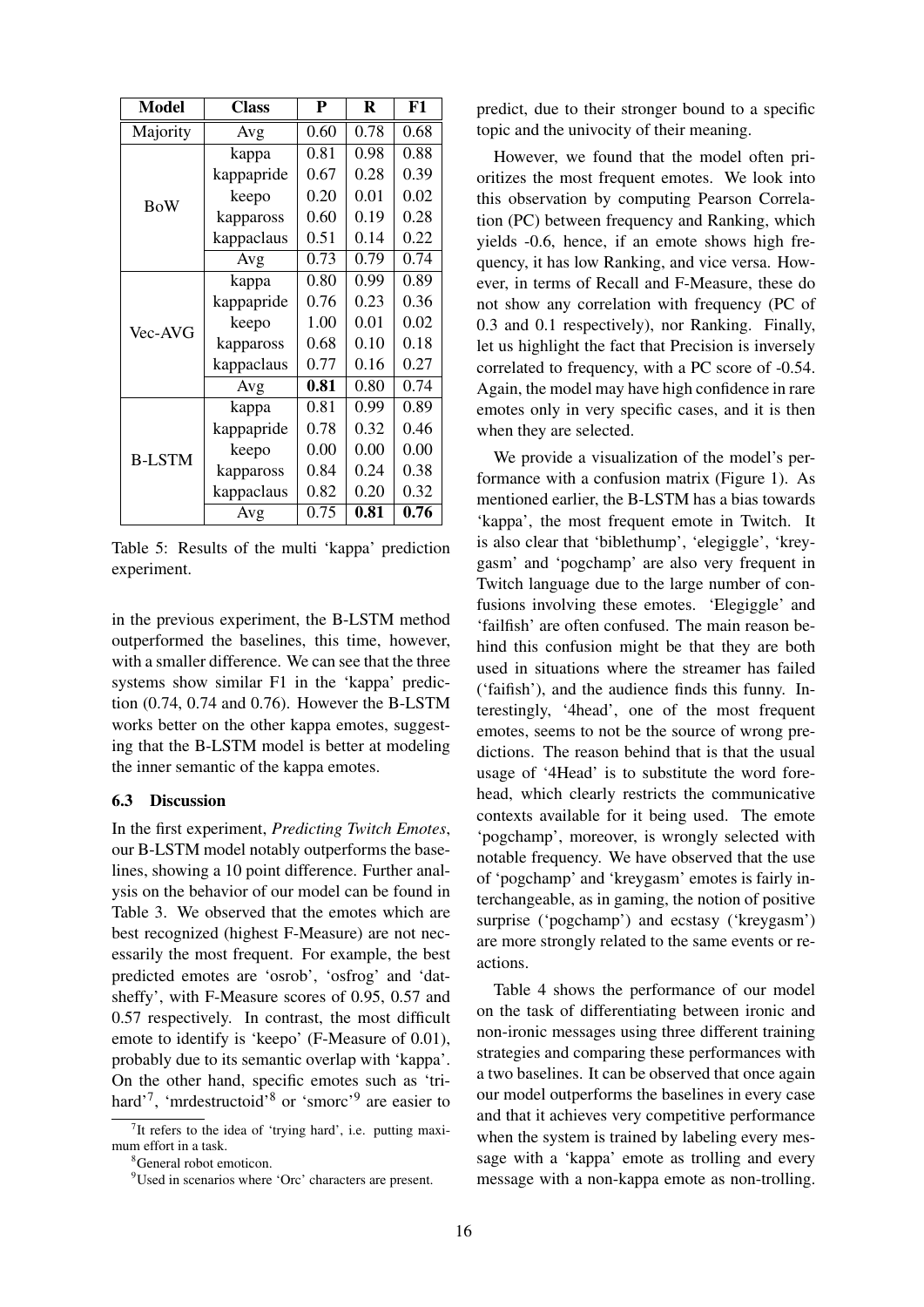

Figure 1: Confusion Matrix of B-LSTMs of the 30 emotes prediction experiment

Even in the first two training strategies, where the messages are labeled with a higher amount of emotes (and as a result, the system can confuse emotes that are used in similar scenarios), the performance is high.

Once we differentiated between trolling and non-trolling messages, we further explored a finer grained classification process over the 'kappa' derivations. Table 5 presents the results in the classification of 'kappa' emotes of our system compared again with the two baselines. From our results, it seems that there are indeed differences in the usage of certain emotes. The emote 'kappa' is a sort of generalisation of each one of its other derivations. Note that there are three cases where the usage of emotes that are not 'kappa' have patterns that are not equivalent: 'kappaclaus', which is a version of kappa with a christmas theme, 'kappapride' which is a kappa face with the characteristic colors of the rainbow flag of the LGBT movement and 'kappaross', which is a Twitch homage to the painter Bob Ross. Even if the underlying intention of the mentioned emotes is trolls alike, it is clear that their intended meaning is not the same as 'kappa'. On the other hand, 'keepo', the

'kappa' emote with cat ears, is always confused with 'kappa', and thus we can conclude that both emotes are used interchangeably.

#### 7 Related Work

The most similar communicative phenomena to emotes are *emojis*. Emojis are used by the vast majority of Social Media services and instant messaging platforms (Jibril and Abdullah, 2013; Park et al., 2013, 2014). Emojis (like the older emoticons) give the possibility to express a variety of ideas and feelings in a visual, concise and appealing way that is perfectly suited for the informal style of Social Media. Several recent works studied Emojis, focusing on emojis' semantics and usage (Aoki and Uchida, 2011; Barbieri et al., 2016a,b,c; Eisner et al., 2016; Ljubesic and Fiser, 2016; Ai et al., 2017; Miller et al., 2017), and sentiment (Novak et al., 2015; Hu et al., 2017). Finally, (Barbieri et al., 2017) presented an emoji prediction model for Twitter, where they use a char based B-LSTM to detect the 20 most frequent emojis.

Most work on irony and sarcasm detection in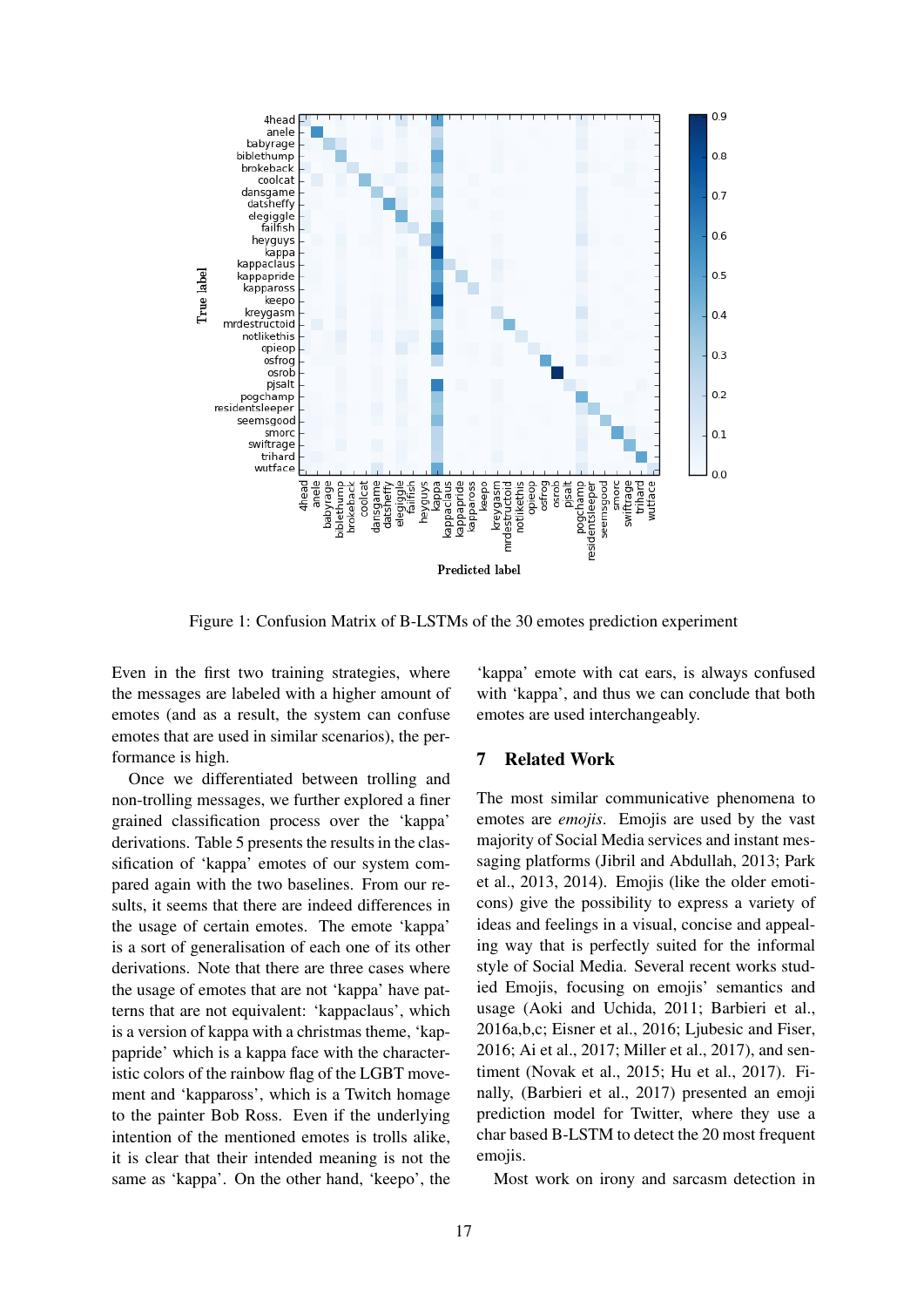Twitter has employed *hashtags* as labels for detecting irony. This approach was introduced by Tsur et al. (Tsur et al., 2010) and (Gonzalez-Ibanez et al., 2011), who used the *#sarcasm* hashtag to retrieve sarcastic tweets. This technique was later validated by various studies (Wang, 2013; Sulis et al., 2016), which analyze the language associated to the use of irony-related *hashtags* (such as *#irony*, and *#not*). Recent years have seen an increase in models for detecting *#irony* and *#sarcasm*. Many of these models adopted hand crafted features (amoung others (Reyes et al., 2013a; Barbieri and Saggion, 2014; Liu et al., 2014; Joshi et al., 2015)), and others employed pretrained word embeddings or deep learning systems such as CNN or LSTMs (Joshi et al., 2016; Ghosh and Veale, 2016; Poria et al., 2016; Amir et al., 2016).

## 8 Conclusions and Future Work

In this paper we have addressed the problem of modeling the usage of Twitch emotes. This is an important problem in social media text understanding, as the inherent noisy nature of these messages can be alleviated by having robust systems that interpret the semantics of visual aids such as Twitter emojis or Twitch emotes.

Emote understanding is approached in this paper via different approaches, namely a BOW system, a logistic regression classifier based on embedding average, and a bidirectional LSTM. The main conclusion that we draw from our experiments is that the RNN model is more capable to predict Twitch emotes than its competing baselines. In addition, we performed an analysis on the usage of different trolling emotes and studied their usage patterns and differences.

As future work we plan to incorporate more context to the model, providing a representation of previous chat messages where the emote appears. This would allow us to tackle the problem of the emote detection as a sequence modeling task, and this will be more natural as it is not easy to predict an emote of a message with no context. Finally, as Barbieri et al. (2017) we plan to investigate character-based approaches to represent words (Ling et al., 2015; Ballesteros et al., 2015) and/or messages (Dhingra et al., 2016) since Twitch data contain noisy text.

#### Acknowledgments

We thank the three anonymous reviewers for their time and their useful suggestions. Francesco, Luis and Horacio acknowledge support from the TUNER project (TIN2015-65308-C5-5-R, MINECO/FEDER, UE) and the Maria de Maeztu Units of Excellence Programme (MDM-2015- 0502).

### References

- Wei Ai, Xuan Lu, Xuanzhe Liu, Ning Wang, Gang Huang, and Qiaozhu Mei. 2017. Untangling emoji popularity through semantic embeddings. In *International AAAI Conference on Web and Social Media, ICWSM*. pages 2–11.
- Silvio Amir, Byron C Wallace, Hao Lyu, and Paula Carvalho Mário J Silva. 2016. Modelling context with user embeddings for sarcasm detection in social media. *arXiv preprint arXiv:1607.00976* .
- Sho Aoki and Osamu Uchida. 2011. A method for automatically generating the emotional vectors of emoticons using weblog articles. In *Proc. 10th WSEAS Int. Conf. on Applied Computer and Applied Computational Science, Stevens Point, Wisconsin, USA*. pages 132–136.
- Dzmitry Bahdanau, Kyunghyun Cho, and Yoshua Bengio. 2014. Neural machine translation by jointly learning to align and translate. *CoRR* .
- Miguel Ballesteros, Chris Dyer, and Noah A. Smith. 2015. Improved transition-based parsing by modeling characters instead of words with lstms. In *Proceedings of the 2015 Conference on Empirical Methods in Natural Language Processing*. Association for Computational Linguistics, Lisbon, Portugal, pages 349–359. http://aclweb.org/anthology/D15- 1041.
- Francesco Barbieri, Miguel Ballesteros, and Horacio Saggion. 2017. Are Emojis Predictable? In *European Chapter of the Association for Computational Linguistics, EACL*. ACL, Valencia, Spain.
- Francesco Barbieri, Luis Espinosa Anke, and Horacio Saggion. 2016a. Revealing Patterns of Twitter Emoji Usage in Barcelona and Madrid. In *19 th International Conference of the Catalan Association for Artificial Intelligence*. Barcelona, Spain, pages 326–332.
- Francesco Barbieri, German Kruszewski, Francesco Ronzano, and Horacio Saggion. 2016b. How Cosmopolitan Are Emojis? Exploring Emojis Usage and Meaning over Different Languages with Distributional Semantics. In *Proceedings of the 2016 ACM on Multimedia Conference*. ACM, Amsterdam, Netherlands, pages 531–535.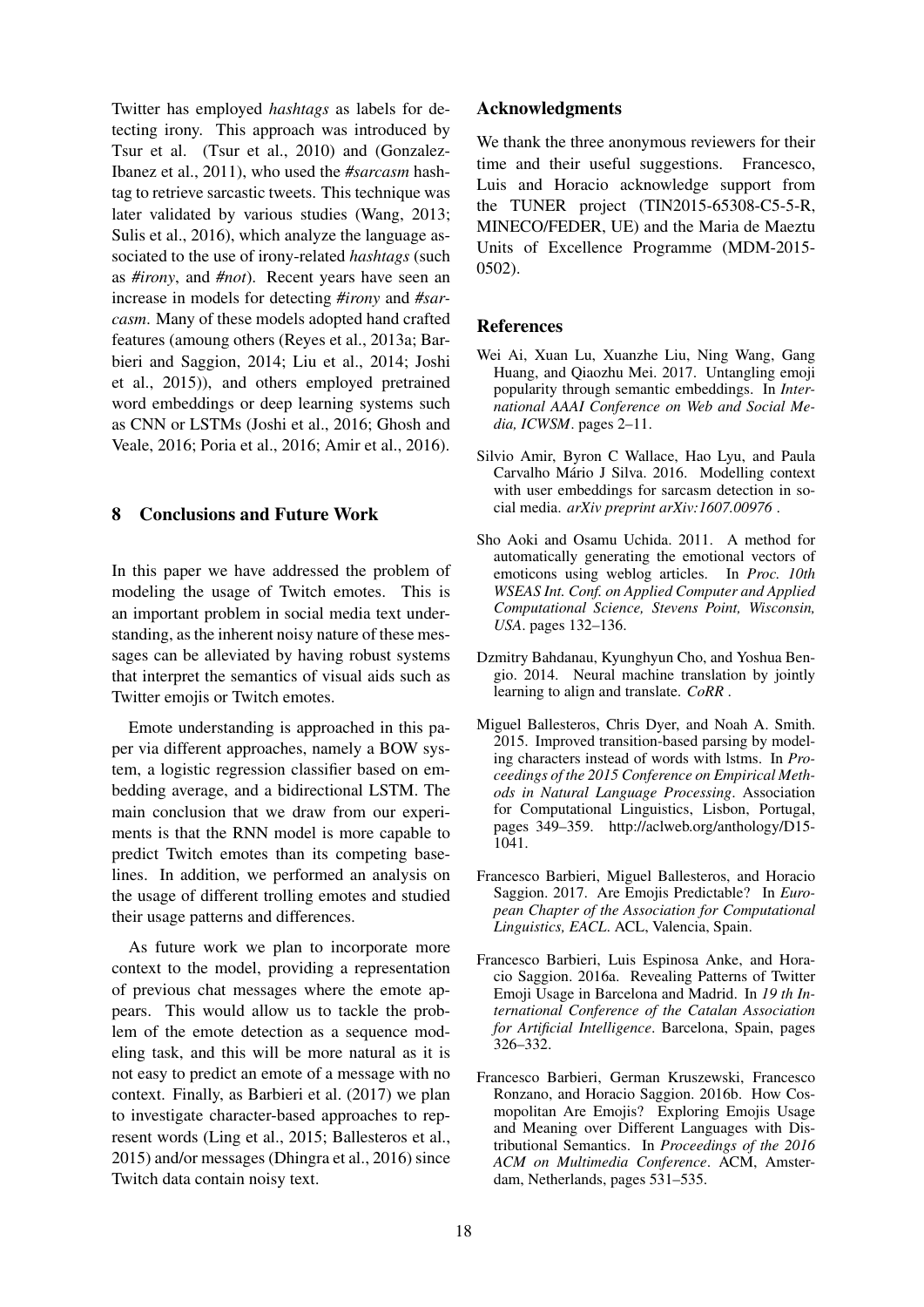- Francesco Barbieri, Francesco Ronzano, and Horacio Saggion. 2016c. What does this emoji mean? a vector space skip-gram model for twitter emojis. In *Language Resources and Evaluation conference, LREC*. Portoroz, Slovenia, pages 526–534.
- Francesco Barbieri and Horacio Saggion. 2014. Modelling Irony in Twitter. In *Proceedings of the EACL Student Research Workshop*. ACL, Gothenburg, Sweden, pages 56–64. http://www.aclweb.org/anthology/E14-3007.
- Johan Bollen, Huina Mao, and Xiaojun Zeng. 2011. Twitter mood predicts the stock market. *Journal of Computational Science* 2(1):1–8.
- Giuseppe Castellucci, Danilo Croce, and Roberto Basili. 2015. Acquiring a large scale polarity lexicon through unsupervised distributional methods. In *Natural Language Processing and Information Systems*, Springer, pages 73–86.
- Deepayan Chakrabarti and Kunal Punera. 2011. Event summarization using tweets. *International AAAI Conference on Web and Social Media, ICWSM* 11:66–73.
- Junyoung Chung, Çaglar Gülçehre, KyungHyun Cho, and Yoshua Bengio. 2014. Empirical evaluation of gated recurrent neural networks on sequence modeling. *CoRR* .
- Aron Culotta. 2010. Towards detecting influenza epidemics by analyzing twitter messages. In *Proceedings of the first workshop on social media analytics*. ACM, pages 115–122.
- Dmitry Davidov, Oren Tsur, and Ari Rappoport. 2010. Semi-supervised recognition of sarcastic sentences in twitter and amazon. In *Proceedings of the Fourteenth Conference on Computational Natural Language Learning*. Association for Computational Linguistics, pages 107–116.
- Bhuwan Dhingra, Zhong Zhou, Dylan Fitzpatrick, Michael Muehl, and William W. Cohen. 2016. Tweet2vec: Character-based distributed representations for social media. In *Proceedings of the ACL*.
- Ben Eisner, Tim Rocktaschel, Isabelle Augenstein, Matko Bosnjak, and Sebastian Riedel. 2016. emoji2vec: Learning emoji representations from their description. In *Proceedings of The Fourth International Workshop on Natural Language Processing for Social Media*. Association for Computational Linguistics, Austin, TX, USA, pages 48–54.
- Aniruddha Ghosh and Tony Veale. 2016. Fracking sarcasm using neural network. In *WASSA@ NAACL-HLT*. pages 161–169.
- Kevin Gimpel, Nathan Schneider, Brendan O'Connor, Dipanjan Das, Daniel Mills, Jacob Eisenstein, Michael Heilman, Dani Yogatama, Jeffrey Flanigan, and Noah A Smith. 2011. Part-of-speech tagging for twitter: Annotation, features, and experiments.

In *Proceedings of the 49th Annual Meeting of the Association for Computational Linguistics: Human Language Technologies: short papers-Volume 2*. Association for Computational Linguistics, pages 42– 47.

- Xavier Glorot, Antoine Bordes, and Yoshua Bengio. 2011. Deep sparse rectifier neural networks. In *Proceedings of the Conference on Artificial Intelligence and Statistics (AISTATS)*.
- Roberto Gonzalez-Ibanez, Smaranda Muresan, and Nina Wacholder. 2011. Identifying sarcasm in twitter: a closer look. In *NAACL*.
- Alex Graves and Jürgen Schmidhuber. 2005. Framewise phoneme classification with bidirectional LSTM networks. In *Proceedings of the International Joint Conference on Neural Networks (IJCNN)*.
- Alexander Hogenboom, Daniella Bal, Flavius Frasincar, Malissa Bal, Franciska de Jong, and Uzay Kaymak. 2013. Exploiting emoticons in sentiment analysis. In *Proceedings of the 28th Annual ACM Symposium on Applied Computing*. ACM, pages 703– 710.
- Alexander Hogenboom, Daniella Bal, Flavius Frasincar, Malissa Bal, Franciska De Jong, and Uzay Kaymak. 2015. Exploiting emoticons in polarity classification of text. *J. Web Eng.* 14(1&2):22–40.
- Tianran Hu, Han Guo, Hao Sun, Thuyvy Thi Nguyen, and Jiebo Luo. 2017. Spice up your chat: The intentions and sentiment effects of using emoji. *arXiv preprint arXiv:1703.02860* .
- Tanimu Ahmed Jibril and Mardziah Hayati Abdullah. 2013. Relevance of emoticons in computermediated communication contexts: An overview. *Asian Social Science* 9(4):201.
- Aditya Joshi, Prayas Jain, Pushpak Bhattacharyya, and Mark Carman. 2016. Who would have thought of that!': A hierarchical topic model for extraction of sarcasm-prevalent topics and sarcasm detection. *arXiv preprint arXiv:1611.04326* .
- Aditya Joshi, Vinita Sharma, and Pushpak Bhattacharyya. 2015. Harnessing context incongruity for sarcasm detection. In *ACL (2)*. pages 757–762.
- Mehdi Kaytoue, Arlei Silva, Loïc Cerf, Wagner Meira Jr, and Chedy Raïssi. 2012. Watch me playing, i am a professional: a first study on video game live streaming. In *Proceedings of the 21st international conference companion on World Wide Web*. ACM, pages 1181–1188.
- Wang Ling, Chris Dyer, Alan Black, and Isabel Trancoso. 2015. Two/too simple adaptations of word2vec for syntax problems. In *Proceedings of the North American Chapter of the Association for Computational Linguistics (NAACL)*.